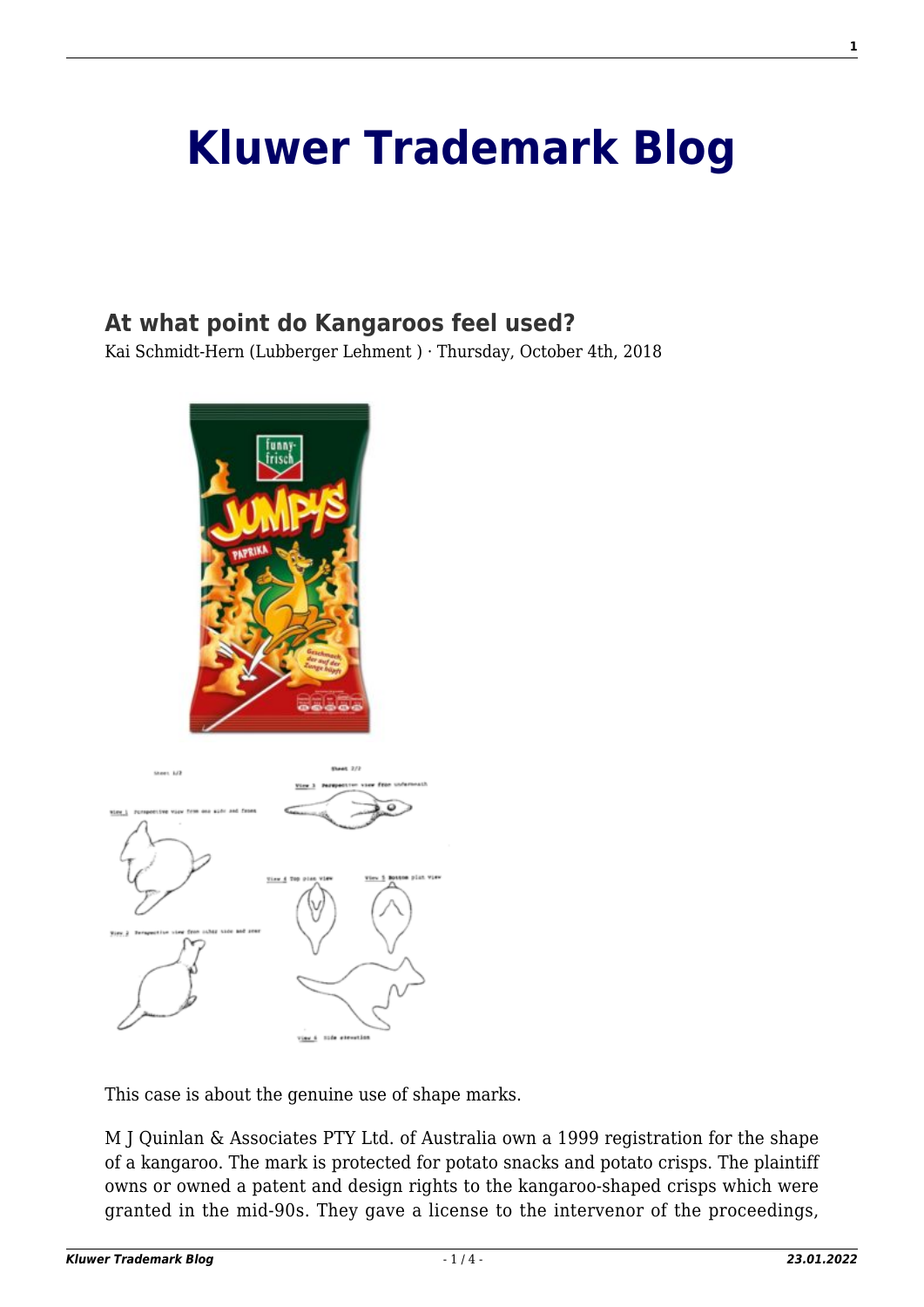Intersnack Group GmbH & Co. KG, to produce and sell the kangaroo-shaped crisps in the European Union. Intersnack gave the product the brand "Jumpys". "Jumpys" joined Intersnack's other salted snack products under their umbrella mark "Funny Frisch". "Jumpys" has been a tremendous success. The crisps come in opaque packaging which shows pictures of the registered shape in side-on, like a herd of kangaroos jumping by. It further displays the marks "Jumpys" and "Funny Frisch" prominently.

In 2014, Intersnack got tired of paying license fees, as licensees sometimes do. With the terms of the patent and the design right nearing their end, the only obstacle to selling kangaroo crisps without having to ask anyone was the potentially eternal shape mark protection. So Intersnack applied for the cancellation of the shape mark for nonuse. This strategy seemed counter-intuitive, considering the fact that hundreds of millions of crisps, shaped according to the registration, had leapt over the counter by the time the application for cancellation was filed. But in the complex world of shape marks, sales do not equal use.

With a [judgement of 27 September 2018 \(T-219/17\)](http://curia.europa.eu/juris/document/document.jsf?text=&docid=206173&pageIndex=0&doclang=DE&mode=lst&dir=&occ=first&part=1&cid=736826), the General Court confirmed the Board of Appeal's decision to cancel the registration for non-use. In its introductory remarks the Court states that

- the mark must have been used in a way that serves the mark's function of origin,
- the fact that the mark was distinctive did not affect the question whether there was sufficient evidence of genuine use of the mark,

• the public regularly did not regard the shape of products as an indication of origin compared to word or device marks which are separate from the product itself.

The Court continues that, for the genuine use of a shape mark, the consumer has to see the shape at the time of purchase, either embodied in the product itself or in a picture on the packaging. As the consumers cannot see the crisps through the packaging, Quinlan relied on the depictions of the kangaroo shape on the packaging. The Court, however, did not accept these depictions as an instance of genuine use of the mark. The reason lies in the other marks "Jumpys" and "Funny Frisch" displayed on the packaging. The Court agrees with the Board of Appeal that the public sees the marks "Jumpys" and "Funny Frisch" as the indicator of origin. They make the depictions of the shape mark seem secondary and ancillary, according to the findings of the Board of Appeal. Because of their size, colour and position, the "Jumpys" and "Funny Frisch" marks draw more attention than the kangaroo shape (para. 39). The depictions of the shape thus do not serve the function of origin from the public's perspective.

The judgement is certainly worth discussing, both regarding the assessment of the individual facts, and regarding more general assumptions of how the public perceives shape marks in relation to other marks. The Court may have jumped to conclusions here. According to established jurisprudence, the trademark owner does not have to show that it has used the mark on its own, independently of other marks ([Judgement](http://curia.europa.eu/juris/document/document.jsf;jsessionid=4F4614076CDE89F1CD153C4A70204CE0?text=&docid=56679&pageIndex=0&doclang=EN&mode=lst&dir=&occ=first&part=1&cid=736213) [of 8 December 2015, T-29/04 – Castellblanch/HABM, para. 33, 34](http://curia.europa.eu/juris/document/document.jsf;jsessionid=4F4614076CDE89F1CD153C4A70204CE0?text=&docid=56679&pageIndex=0&doclang=EN&mode=lst&dir=&occ=first&part=1&cid=736213); [Judgement of 21](http://curia.europa.eu/juris/document/document.jsf?text=&docid=83532&pageIndex=0&doclang=FR&mode=lst&dir=&occ=first&part=1&cid=736347) [September 2010, T‑546/08 – Villa Almè/HABM – Marqués de Murrieta, para. 20](http://curia.europa.eu/juris/document/document.jsf?text=&docid=83532&pageIndex=0&doclang=FR&mode=lst&dir=&occ=first&part=1&cid=736347)). EUIPO and the Court have acknowledged in the past that the joint affixing of separate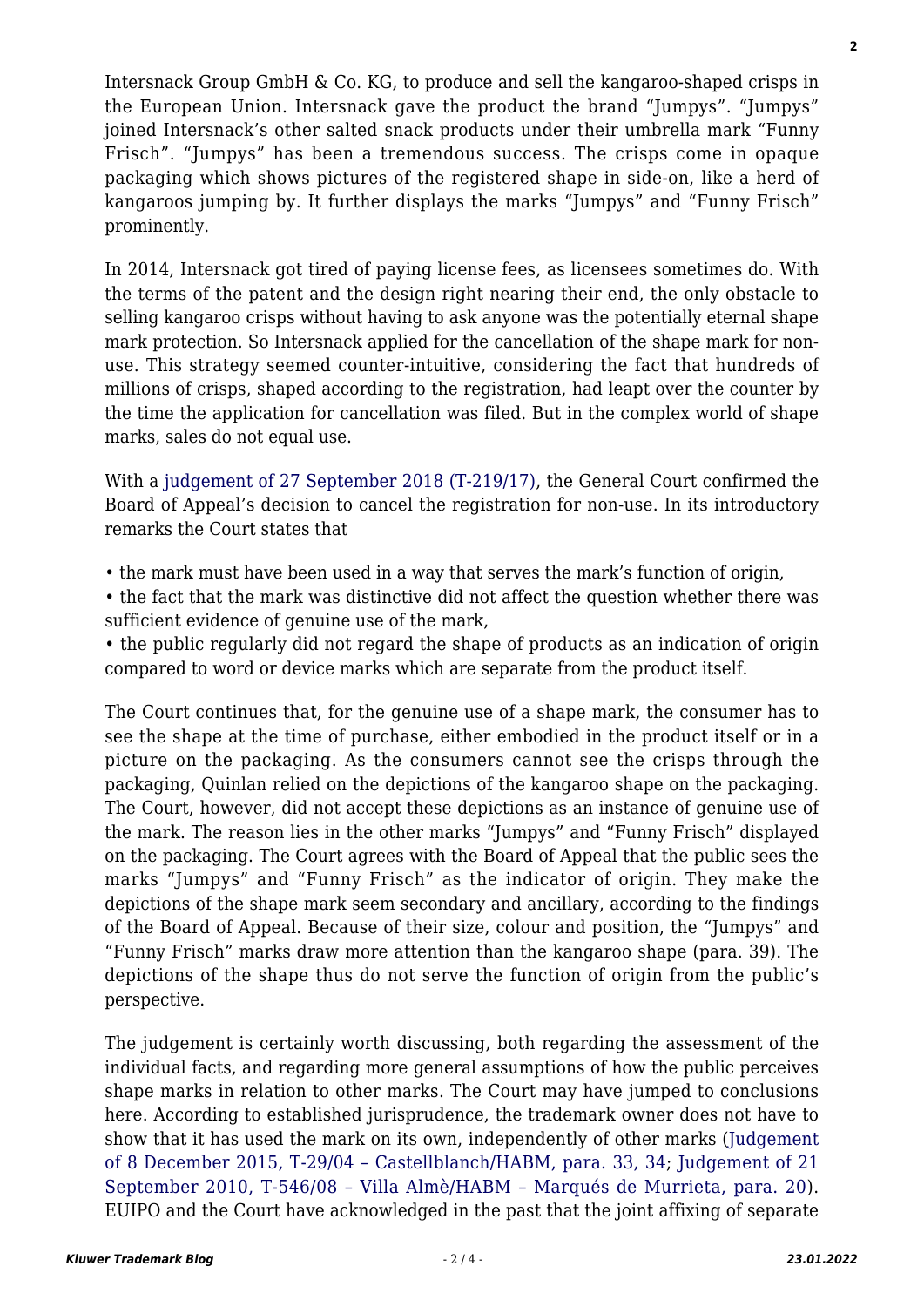marks or indications on the same product is a common commercial practice, e.g. in the wine and automobile industry (Judgement of 8 December 2015, T-29/04 – [Castellblanch/HABM, para. 33, 34\)](http://curia.europa.eu/juris/document/document.jsf;jsessionid=4F4614076CDE89F1CD153C4A70204CE0?text=&docid=56679&pageIndex=0&doclang=EN&mode=lst&dir=&occ=first&part=1&cid=736213).

In general, it is correct that the registration of a shape does not mean that any use of it is seen as an indication of origin. The specific design of the "Jumpys" packaging, however, does not particularly suggest that the kangaroo shapes are perceived as secondary or ancillary. They are clearly visible and cover as much space of the surface as the marks "Jumpys" and "Funny Frisch". It could be a tenuous assumption that the public does not see a shape as an indication of origin if it is accompanied by word or device marks. In the case ["Goldbären",](http://juris.bundesgerichtshof.de/cgi-bin/rechtsprechung/document.py?Gericht=bgh&Art=en&sid=b0a9f06c6da279b2e13ae5334037cb24&nr=72568&pos=0&anz=1) para. 37 , the German Federal Supreme Court denied any rule of experience that a complex mark consisting of shape, colour, words and devices is dominated by the word element.

Finally, it is a questionable premise that the consumer must see a shape mark at the time of purchase in order for the shape mark to function as an indication of origin. In the [Storck](http://curia.europa.eu/juris/document/document.jsf?text=&docid=55759&pageIndex=0&doclang=EN&mode=lst&dir=&occ=first&part=1&cid=736826) case of 2006, which deals with a shape mark for a toffee, the ECJ held that the post-sale situation of unpackaging the toffee can be relevant for enhanced distinctiveness. There is no apparent reason why that situation should be irrelevant per se when it comes to genuine use. This fundamental question of genuine use postsale opens the door to proceedings before the ECJ. Many owners of shape marks would observe such proceedings closely.

## **Kluwer IP Law**

The **2021 Future Ready Lawyer survey** showed that 81% of the law firms expect to view technology as an important investment in their future ability to thrive. With Kluwer IP Law you can navigate the increasingly global practice of IP law with specialized, local and cross-border information and tools from every preferred location. Are you, as an IP professional, ready for the future?

[Learn how](https://www.wolterskluwer.com/en/solutions/kluweriplaw?utm_source=trademarkblog&utm_medium=articleCTA&utm_campaign=article-banner) **[Kluwer IP Law](https://www.wolterskluwer.com/en/solutions/kluweriplaw?utm_source=trademarkblog&utm_medium=articleCTA&utm_campaign=article-banner)** [can support you.](https://www.wolterskluwer.com/en/solutions/kluweriplaw?utm_source=trademarkblog&utm_medium=articleCTA&utm_campaign=article-banner)

*To make sure you do not miss out on regular updates from the Kluwer Trademark Blog, please subscribe [here](http://trademarkblog.kluweriplaw.com/newsletter/).*